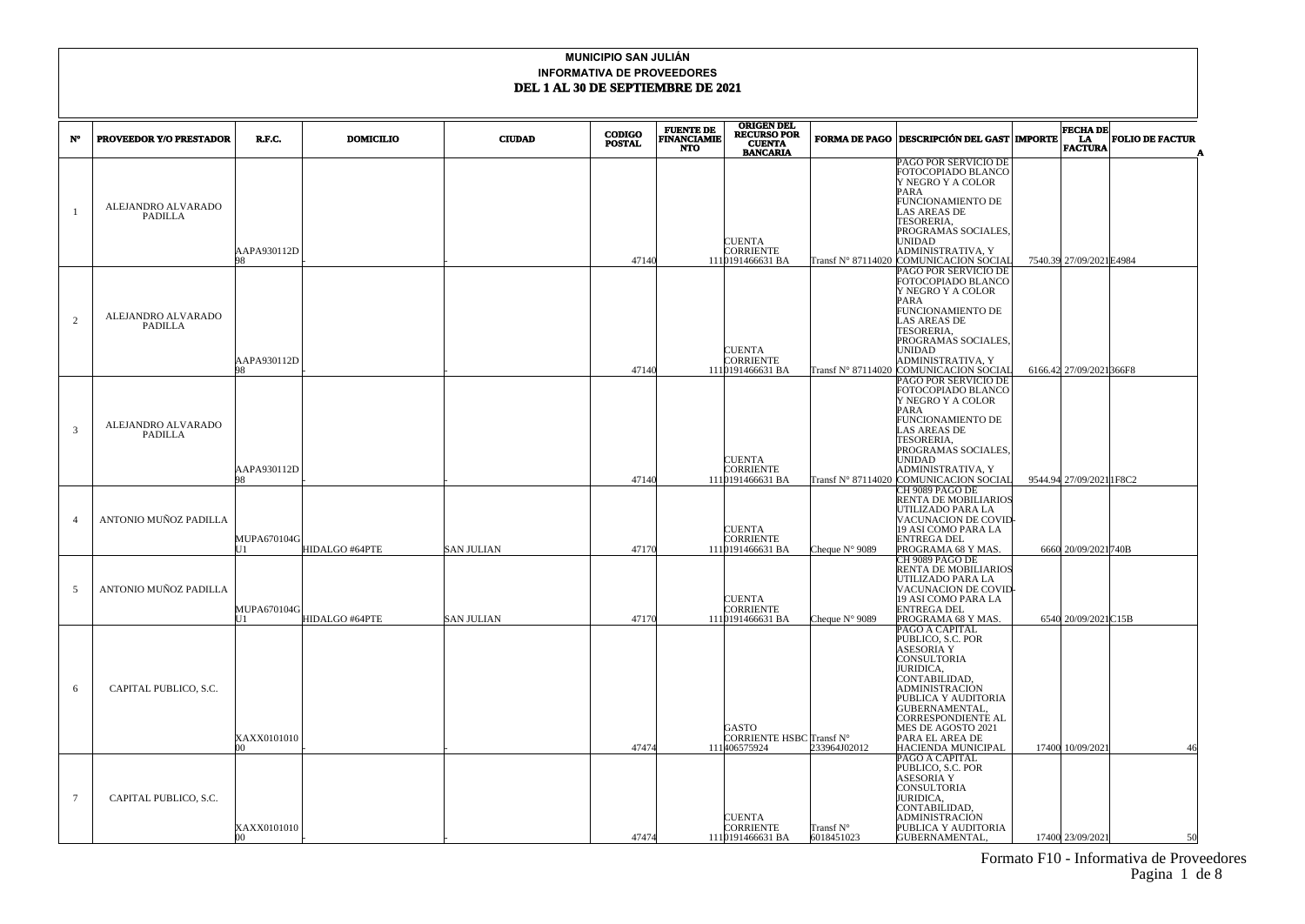|     |                                                      |                         |                                                                                  |                                         | <b>CODIGO</b> | <b>FUENTE DE</b>                   | <b>ORIGEN DEL</b>                                     |                         |                                                                                                                                                                                                                                                                                                        | <b>FECHA DE</b>    |                        |
|-----|------------------------------------------------------|-------------------------|----------------------------------------------------------------------------------|-----------------------------------------|---------------|------------------------------------|-------------------------------------------------------|-------------------------|--------------------------------------------------------------------------------------------------------------------------------------------------------------------------------------------------------------------------------------------------------------------------------------------------------|--------------------|------------------------|
| N°  | <b>PROVEEDOR Y/O PRESTADOR</b>                       | R.F.C.                  | <b>DOMICILIO</b>                                                                 | <b>CIUDAD</b>                           | <b>POSTAL</b> | <b>FINANCIAMIE  </b><br><b>NTO</b> | RECURSO POR<br>CUENTABANCARIA                         | <b>FORMA DE PAGO</b>    | <b>DESCRIPCIÓN DEL GAST   IMPORTE</b>                                                                                                                                                                                                                                                                  | LA<br>FACTURA      | <b>FOLIO DE FACTUR</b> |
|     |                                                      |                         |                                                                                  |                                         |               |                                    |                                                       |                         | CORRESPONDIENTE AL<br>MES DE SEPTIEMBRE<br>2021 PARA EL AREA DE<br>HACIENDA MUNICIPAL                                                                                                                                                                                                                  |                    |                        |
| 8   | COMPUTER FORMS, S.A. DE<br>C.V.                      |                         | CARRETERA A EL CASTILLO<br>XAXX0101010 NO. KM9 COL CORREDOR<br><b>INDUSTRIAL</b> | EL SALTO, JALISCO                       | 45680         |                                    | <b>CUENTA</b><br>CORRIENTE<br>1110191466631 BA        | Transf N°<br>2074814027 | COMPRA DE 1000 ACTAS<br>DE NACIMIENTO<br><b>INTERESTATALES</b><br>VERDES MEDIDA 8 1/2 X<br>11", UN TANTO,<br>ACABADO FORMA<br>ASER, PAPEL SEGMA,<br>90 GRS, 4 TINTAS AL<br>FRENTE, 7 TINTAS AL<br>REVERSO, PREFIJO<br>'MSJ" FOLIOS DEL<br>0007501 AL 0008500.<br><b>INCLUYE GASTOS DE</b><br>ENVIO     | 10440 13/09/2021   | 4369                   |
| -9  | <b>ERIK JAVIER TORRES</b><br><b>HERNANDEZ</b>        | TOHE730329D<br>46       |                                                                                  | SAN FRANCISCO DEL RINCON.<br>GTO        | 36380         |                                    | AZTECA GASTO<br>111CORRIENTE                          | Cheque $N^{\circ}$ 267  | CH 267 PAGO DE<br>HONORARIOS DE<br>TRAMITE DE<br>ESCRITURA 40481 12 DE<br><b>AGOSTO DEL, DONDE</b><br>EL SR. MARGARITO<br>AGUILAR ZERMEÑO<br>TRANSFIERE EL TITULO<br>DE PROPIEDAD AL<br>MUNICIPIO DE SAN<br>JULIAN, JALISCO. PARA<br>PASO DE LIBRAMIENTO<br>NORTE DEL MUNICIPIO.                       | 9302.04 03/09/2021 | 3094                   |
| 10  | <b>ERIK JAVIER TORRES</b><br><b>HERNANDEZ</b>        | TOHE730329D<br>46       |                                                                                  | SAN FRANCISCO DEL RINCON.<br><b>GTO</b> | 36380         |                                    | <b>AZTECA GASTO</b><br>111CORRIENTE                   | Cheque $N^{\circ}$ 268  | CH 268 PAGO DE<br>HONORARIOS DE<br><b>TRAMITE DE</b><br><b>ESCRITURA 40482</b><br>FECHA 12 DE AGOSTO<br>DEL, DONDE EL SR.<br>MARGARITO AGUILAR<br>ZERMEÑO TRANSFIERE<br>EL TITULO DE<br>PROPIEDAD AL<br>MUNICIPIO DE SAN<br>JULIAN, JALISCO. PARA<br>PASO DE LIBRAMIENTO<br><b>NORTE DEL MUNICIPIO</b> | 9302.04 03/09/2021 | 3095                   |
| -11 | <b>ESTRATEGAS POLITICO-</b><br><b>ELECTORALES SC</b> | XAXX0101010<br>m        | AV. ARCOS #27                                                                    | GUDALAJARA                              | 44100         |                                    | <b>CUENTA</b><br>CORRIENTE<br>1110191466631 BA        | Transf N° 48140037      | <b>PAGO POR ASESORIA</b><br>LEGAL EN MATERIA DE<br>TRANSPARENCIA<br>CORRESPONDIENTE AL<br>MES DE AGOSTO 2021                                                                                                                                                                                           | 6960 13/09/2021    | 76406                  |
| 12  | <b>ESTRATEGAS POLITICO-</b><br>ELECTORALES SC        | XAXX0101010<br>$\omega$ | AV. ARCOS #27                                                                    | <b>GUDALAJARA</b>                       | 44100         |                                    | <b>CUENTA</b><br><b>CORRIENTE</b><br>1110191466631 BA | Transf N° 27866070      | PAGO POR ASESORIA<br><b>EGAL EN MATERIA DE</b><br>TRANSPARENCIA<br>CORRESPONDIENTE AL<br>MES DE SEPTIEMBRE<br>2021                                                                                                                                                                                     | 6960 15/09/2021    | 37152                  |
| 13  | <b>GERARDO SANTOS VEGA</b>                           | SAVG730820U<br>15       |                                                                                  | <b>LEON GUANAJUATO</b>                  | 37530         |                                    | <b>CUENTA</b><br>CORRIENTE<br>1110191466631 BA        | Cheque N° 9097          | CH 9097 FINIQUITO DE<br>50% DEL CONTRATO<br>AP/SJ/PROPIO-01/2021 DE<br>SUMINISTRO E<br><b>INSTALACION DE</b><br>ETRERO LUMINOSO EN<br>ACERO INOXIDABLE DE<br>80 CM DE ALTO, CON<br>LEYENDA<br>'BIENVENIDOS SAN<br>JULIAN CUNA DE LA<br>CRISTERA" EN EL ARCO<br>DEL INGRESO<br>CARRETERO EN AV          | 34452 27/09/2021   | 215                    |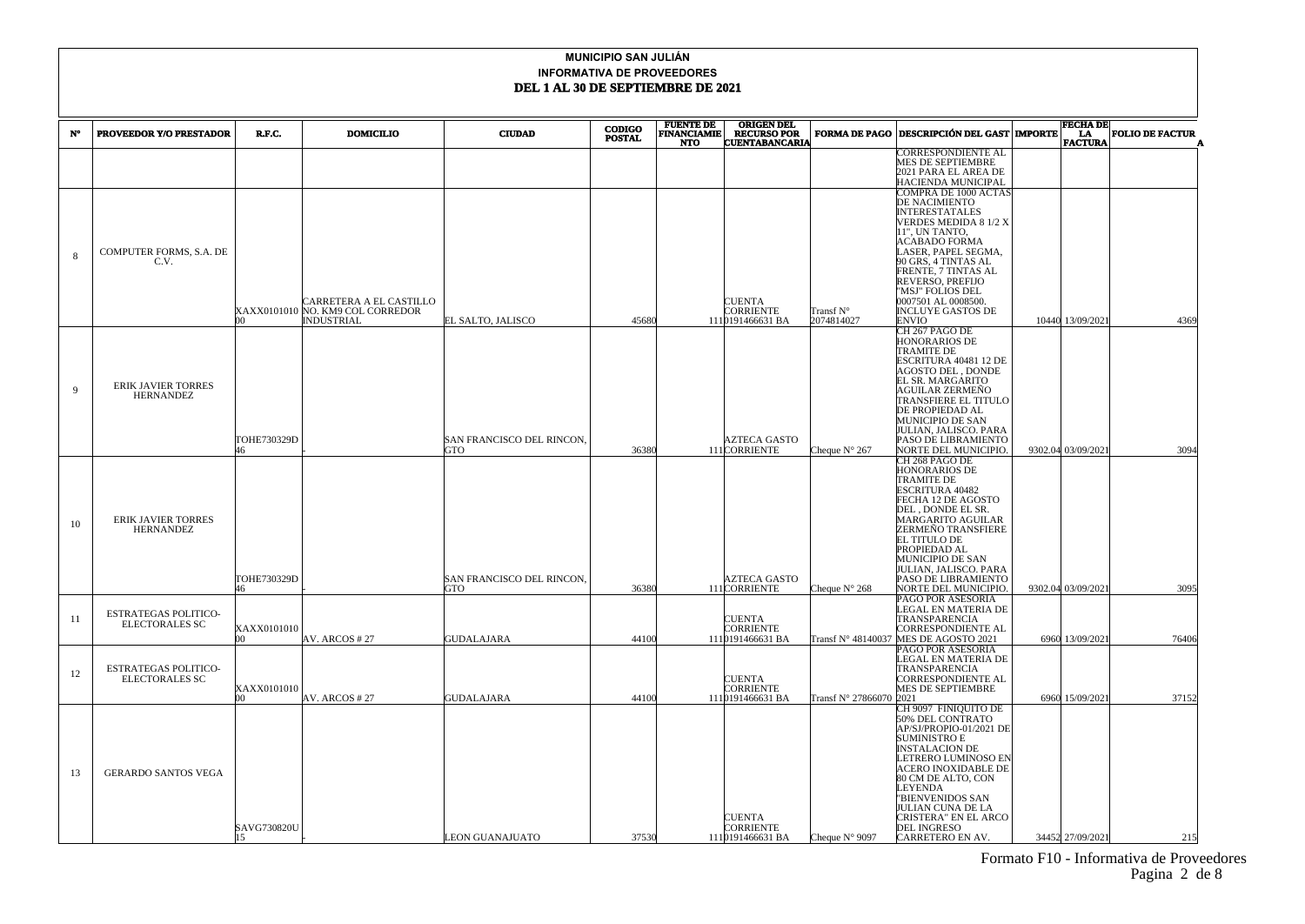|    |                                               |                    |                                                                                   |                     | <b>CODIGO</b> | <b>FUENTE DE</b>          | <b>ORIGEN DEL</b>                     |                                 |                                                            |                    | <b>FECHA DE</b>         |                        |
|----|-----------------------------------------------|--------------------|-----------------------------------------------------------------------------------|---------------------|---------------|---------------------------|---------------------------------------|---------------------------------|------------------------------------------------------------|--------------------|-------------------------|------------------------|
| N° | <b>PROVEEDOR Y/O PRESTADOR</b>                | R.F.C.             | <b>DOMICILIO</b>                                                                  | <b>CIUDAD</b>       | <b>POSTAL</b> | <b>FINANCIAMIE</b><br>NTO | <b>RECURSO POR<br/>CUENTABANCARIA</b> | <b>FORMA DE PAGO</b>            | <b>DESCRIPCIÓN DEL GAST MPORTE</b>                         |                    | LA<br>FACTURA           | <b>FOLIO DE FACTUR</b> |
|    |                                               |                    |                                                                                   |                     |               |                           |                                       |                                 | HIDALGO                                                    |                    |                         |                        |
|    |                                               |                    |                                                                                   |                     |               |                           |                                       |                                 | PAGO POR SERVICIO DE                                       |                    |                         |                        |
|    |                                               |                    |                                                                                   |                     |               |                           |                                       |                                 | FOTOCOPIADO A COLOR                                        |                    |                         |                        |
|    |                                               |                    |                                                                                   |                     |               |                           |                                       |                                 | Y BLANCO Y NEGRO                                           |                    |                         |                        |
| 14 | <b>GILBERTO HERNANDEZ NERI</b>                |                    |                                                                                   |                     |               |                           |                                       |                                 | PARA                                                       |                    |                         |                        |
|    |                                               |                    |                                                                                   |                     |               |                           |                                       |                                 | FUNCIONAMIENTO DE                                          |                    |                         |                        |
|    |                                               | <b>HENG730820R</b> |                                                                                   |                     |               |                           | <b>CUENTA</b><br>CORRIENTE            |                                 | LAS AREAS DE<br>8OFICIALIA MAYOR Y                         |                    |                         |                        |
|    |                                               |                    |                                                                                   | OCOTLAN, JALISCO    | 47810         |                           | 1110191466631 BA                      | Transf N° 30845103              | PRESIDENCIA                                                | 13722.8 23/09/2021 |                         | 1703                   |
|    |                                               |                    |                                                                                   |                     |               |                           |                                       |                                 | PAGO POR SERVICIO DE                                       |                    |                         |                        |
|    |                                               |                    |                                                                                   |                     |               |                           |                                       |                                 | FOTOCOPIADO A COLOR                                        |                    |                         |                        |
|    |                                               |                    |                                                                                   |                     |               |                           |                                       |                                 | Y BLANCO Y NEGRO                                           |                    |                         |                        |
| 15 | <b>GILBERTO HERNANDEZ NERI</b>                |                    |                                                                                   |                     |               |                           |                                       |                                 | PARA                                                       |                    |                         |                        |
|    |                                               |                    |                                                                                   |                     |               |                           | <b>CUENTA</b>                         |                                 | FUNCIONAMIENTO DE<br>LAS AREAS DE                          |                    |                         |                        |
|    |                                               | <b>HENG730820R</b> |                                                                                   |                     |               |                           | CORRIENTE                             | Transf N°                       | OFICIALIA MAYOR Y                                          |                    |                         |                        |
|    |                                               | DА                 |                                                                                   | OCOTLAN, JALISCO    | 47810         |                           | 1110191466631 BA                      | 6422118193                      | PRESIDENCIA                                                | 8000.98 06/09/2021 |                         | 1641                   |
|    |                                               |                    |                                                                                   |                     |               |                           |                                       |                                 | PAGO A GRUPO                                               |                    |                         |                        |
|    |                                               |                    |                                                                                   |                     |               |                           |                                       |                                 | MULTIDISCIPLINARIO                                         |                    |                         |                        |
|    |                                               |                    |                                                                                   |                     |               |                           |                                       |                                 | GSC S.C. POR                                               |                    |                         |                        |
|    |                                               |                    |                                                                                   |                     |               |                           |                                       |                                 | <b>HONORARIOS</b><br><b>CORRESPONDIENTES</b>               |                    |                         |                        |
|    |                                               |                    |                                                                                   |                     |               |                           |                                       |                                 | DEL 16 DE JULIO 2021 AL                                    |                    |                         |                        |
| 16 | <b>GRUPO MULTIDISCIPLINARIO</b><br>GSC SC     |                    |                                                                                   |                     |               |                           |                                       |                                 | 15 DE AGOSTO DE 2021,                                      |                    |                         |                        |
|    |                                               |                    |                                                                                   |                     |               |                           |                                       |                                 | POR ASESORIA,                                              |                    |                         |                        |
|    |                                               |                    |                                                                                   |                     |               |                           |                                       |                                 | <b>TRAMITACION Y</b>                                       |                    |                         |                        |
|    |                                               |                    |                                                                                   |                     |               |                           |                                       |                                 | <b>SEGUIMIENTO DE</b>                                      |                    |                         |                        |
|    |                                               | XAXX0101010        |                                                                                   |                     |               |                           | <b>CUENTA</b><br>CORRIENTE            |                                 | <b>JUICIOS LABORALES</b><br>PARA EL AREA DE                |                    |                         |                        |
|    |                                               | ൜                  |                                                                                   |                     | 44820         |                           | 1110191466631 BA                      | Transf N° 58820076 SINDICATURA. |                                                            | 11600 06/09/2021   |                         | 87                     |
|    |                                               |                    |                                                                                   |                     |               |                           |                                       |                                 | PAGO A GRUPO                                               |                    |                         |                        |
|    |                                               |                    |                                                                                   |                     |               |                           |                                       |                                 | MULTIDISCIPLINARIO                                         |                    |                         |                        |
|    |                                               |                    |                                                                                   |                     |               |                           |                                       |                                 | GSC S.C. POR                                               |                    |                         |                        |
|    |                                               |                    |                                                                                   |                     |               |                           |                                       |                                 | <b>HONORARIOS</b>                                          |                    |                         |                        |
|    |                                               |                    |                                                                                   |                     |               |                           |                                       |                                 | <b>CORRESPONDIENTES</b><br>DEL 16 DE AGOSTO 2021           |                    |                         |                        |
| 17 | <b>GRUPO MULTIDISCIPLINARIO</b>               |                    |                                                                                   |                     |               |                           |                                       |                                 | AL 15 DE SEPTIEMBRE                                        |                    |                         |                        |
|    | GSC SC                                        |                    |                                                                                   |                     |               |                           |                                       |                                 | DE 2021, POR ASESORIA                                      |                    |                         |                        |
|    |                                               |                    |                                                                                   |                     |               |                           |                                       |                                 | <b>TRAMITACION Y</b>                                       |                    |                         |                        |
|    |                                               |                    |                                                                                   |                     |               |                           |                                       |                                 | <b>SEGUIMIENTO DE</b>                                      |                    |                         |                        |
|    |                                               |                    |                                                                                   |                     |               |                           | CUENTA                                |                                 | <b>JUICIOS LABORALES</b>                                   |                    |                         |                        |
|    |                                               | XAXX0101010        |                                                                                   |                     | 44820         |                           | <b>CORRIENTE</b><br>1110191466631 BA  | Transf N° 27866079 SINDICATURA. | PARA EL AREA DE                                            | 11600 15/09/2021   |                         | 95                     |
|    |                                               |                    |                                                                                   |                     |               |                           |                                       |                                 | PAGO DE ANTICIPO DEL                                       |                    |                         |                        |
|    |                                               |                    |                                                                                   |                     |               |                           |                                       |                                 | 50% DE ACUERDO AL                                          |                    |                         |                        |
|    |                                               |                    |                                                                                   |                     |               |                           |                                       |                                 | CONTRATO                                                   |                    |                         |                        |
|    | GUILLERMO MUÑOZ GUZMAN                        |                    |                                                                                   |                     |               |                           |                                       |                                 | AP/SJ/PROPIO-02/2021                                       |                    |                         |                        |
| 18 |                                               |                    |                                                                                   |                     |               |                           |                                       |                                 | PARA EL SUMINISTRO E                                       |                    |                         |                        |
|    |                                               |                    |                                                                                   |                     |               |                           | <b>DUELA CASA DE</b>                  |                                 | <b>INSTALACION DE</b><br><b>DUELA EN LA CASA DE</b>        |                    |                         |                        |
|    |                                               |                    | MUGG740128 IGANCIO ZARAGOZA #219,                                                 |                     |               |                           | LA CULTURA                            |                                 | LA CULTURA DE                                              |                    |                         |                        |
|    |                                               | MT <sub>2</sub>    | COL. CENTRO                                                                       | SAN JULIAN, JAL.    | 47170         |                           | 26101172                              | Transf N° 48140063              | NUESTRO MUNICIPIO                                          |                    | 131228 13/09/202182BCD  |                        |
|    |                                               |                    |                                                                                   |                     |               |                           |                                       |                                 | PAGO DE FINIQUITO                                          |                    |                         |                        |
|    |                                               |                    |                                                                                   |                     |               |                           |                                       |                                 | DEL CONTRATO                                               |                    |                         |                        |
|    | GUILLERMO MUÑOZ GUZMAN                        |                    |                                                                                   |                     |               |                           |                                       |                                 | AP/SJ/PROPIO-02/2021<br>PARA EL SUMINISTRO E               |                    |                         |                        |
| 19 |                                               |                    |                                                                                   |                     |               |                           |                                       |                                 | <b>INSTALACION DE</b>                                      |                    |                         |                        |
|    |                                               |                    |                                                                                   |                     |               |                           | <b>DUELA CASA DE</b>                  |                                 | DUELA EN LA CASA DE                                        |                    |                         |                        |
|    |                                               | MUGG740128         | IGANCIO ZARAGOZA # 219,                                                           |                     |               |                           | A CULTURA                             |                                 | A CULTURA DE                                               |                    |                         |                        |
|    |                                               | MT <sub>2</sub>    | COL. CENTRO                                                                       | SAN JULIAN, JAL     | 47170         |                           | 26101172                              | Transf N° 57834012              | NUESTRO MUNICIPIO                                          |                    | 131228 28/09/2021 C4F9C |                        |
|    |                                               |                    |                                                                                   |                     |               |                           |                                       |                                 | PAGO DE CARGAS DE                                          |                    |                         |                        |
|    |                                               |                    |                                                                                   |                     |               |                           |                                       |                                 | OXIGENO MEDICINAL<br>PARA ABASTECIMIENTO                   |                    |                         |                        |
|    | JOSE ASUNCION GUTIEREZ                        |                    |                                                                                   |                     |               |                           |                                       |                                 | DE AMBULANCIAS DEL                                         |                    |                         |                        |
| 20 | <b>GUTIERREZ</b>                              |                    |                                                                                   |                     |               |                           |                                       |                                 | <b>AREA DE PROTECCION</b>                                  |                    |                         |                        |
|    |                                               |                    |                                                                                   |                     |               |                           | HSBC                                  |                                 | CIVIL EN APOYO A LA                                        |                    |                         |                        |
|    |                                               | GUGA7012133        |                                                                                   |                     |               |                           | FORTALECIMIENTTransf N°               |                                 | POBLACION DURANTE                                          |                    |                         |                        |
|    |                                               |                    | ABASOLO NO 5                                                                      | <b>ALOSTOTITLAN</b> | 47120         |                           | 2520 2021 4065                        | 885664N01C16                    | <b>A PANDEMIA</b>                                          | 7800 14/09/2021    |                         | 1757                   |
| 21 | <b>JOSE CECILIO MARTINEZ</b><br><b>MORENO</b> | IT7                | MAMC5711224 CARRETERA SAN JULIAN-SAN<br>DIEGO DE ALEJANDRIA KM1.5SAN JULIAN, JAL. |                     | 47170         |                           | CUENTA<br>111CORRIENTE                |                                 | PAGO DE MATERIAL<br>Transf N° 87114011 PARA LA ELABORACIÓN | 7500 27/09/2021    |                         | 501                    |
|    |                                               |                    |                                                                                   |                     |               |                           |                                       |                                 |                                                            |                    |                         |                        |

 Formato F10 - Informativa de Proveedores Pagina 3 de 8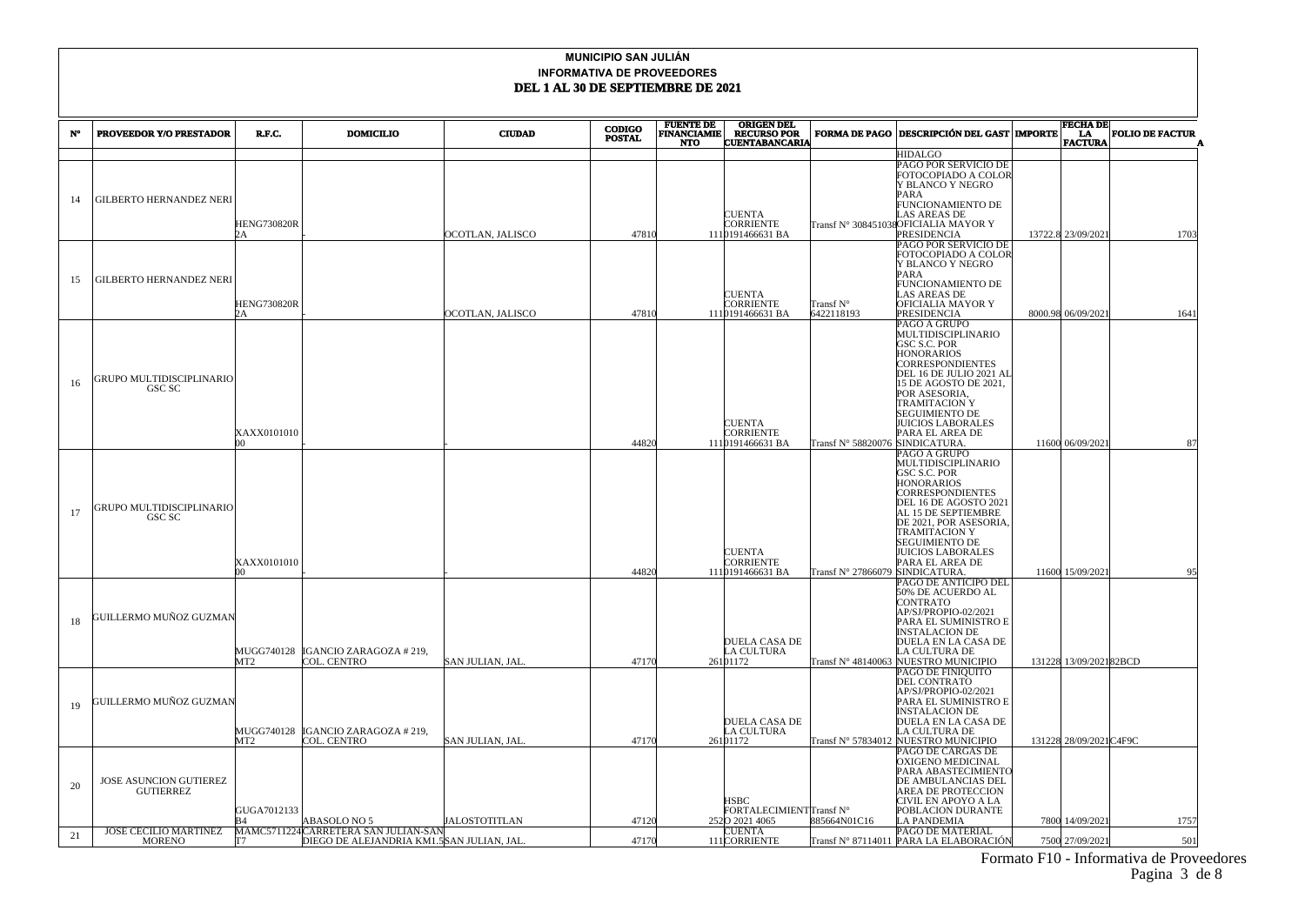|    |                                               |                          |                                              |                          | <b>CODIGO</b> | <b>FUENTE DE</b>                 | <b>ORIGEN DEL</b>                                     |                                          |                                                                                                                                                                                                                                                                                                                                                          | <b>FECHA DE</b>           |                        |
|----|-----------------------------------------------|--------------------------|----------------------------------------------|--------------------------|---------------|----------------------------------|-------------------------------------------------------|------------------------------------------|----------------------------------------------------------------------------------------------------------------------------------------------------------------------------------------------------------------------------------------------------------------------------------------------------------------------------------------------------------|---------------------------|------------------------|
| N° | PROVEEDOR Y/O PRESTADOR                       | R.F.C.                   | <b>DOMICILIO</b>                             | <b>CIUDAD</b>            | <b>POSTAL</b> | <b>FINANCIAMIE</b><br><b>NTO</b> | <b>RECURSO POR</b><br><b>CUENTABANCARIA</b>           |                                          | FORMA DE PAGO DESCRIPCIÓN DEL GAST MPORTE                                                                                                                                                                                                                                                                                                                | LA<br><b>FACTURA</b>      | <b>FOLIO DE FACTUR</b> |
|    |                                               |                          |                                              |                          |               |                                  | 0191466631 BA                                         |                                          | DE PUERTA DE ACCESO<br>AL ESPACIO DEL NUEVO<br>POZO UBICADO EN EL<br>RANCHO DENOMINADO<br>"LA CUEVA".                                                                                                                                                                                                                                                    |                           |                        |
| 22 | JOSE DE JESUS SANCHEZ<br><b>GARCIA</b>        | SAGJ751019H<br>M2        |                                              |                          | 47170         |                                  | <b>CUENTA</b><br><b>CORRIENTE</b><br>1110191466631 BA |                                          | PAGO POR IMPRESION<br>DE 3,000 REVISTAS CON<br><b>INFORMACION</b><br>REFERENTE AL TERCER<br><b>INFORME DE GOBIERNO</b><br>ADMON 2018-2021,<br>TAMAÑO ABIERTA<br>CARTA, CERRADA<br>MEDIA CARTA, PAPEL<br>COUCHE DE 130 GRS<br>SELECCION DE COLOR<br><b>BARNIZ UV,</b><br><b>TERMINADO CON</b><br>Transf N° 90931008 GRAPAS, 24 PAGINAS<br>PAGO DE 2 GOMAS | 24116.4 14/09/202         | 831                    |
| 23 | <b>JOSE DE JESUS SANCHEZ</b><br><b>GARCIA</b> | SAGJ751019H<br>M2        | 5 DE MAYO 8, COL. CENTRO SAN JULIAN JAL.     |                          | 47170         |                                  | <b>CUENTA</b><br>CORRIENTE<br>1110191466631 BA        | $\Gamma$ ransf $N^{\circ}$<br>0014873049 | PARA SELLOS PARA<br>UTILIZARSE EN EL<br>AREA DE HACIENDA<br>MUNICIPAL, LONAS<br>PARA EXPOSICIÓN EN<br>EL MUSEO REGIONAL<br>CRISTERO Y PARA 3ER<br><b>INFORME DE GOBIERNO</b><br>PARA COLOCACIÓN EN<br>AV. HIDALGO.                                                                                                                                       | 6612 10/09/2021           | 827                    |
| 24 | JOSE MIGUEL MOJICA MUÑOZ                      | MOMM670405<br>KK7        | <b>FELICIANO MACIAS #24</b>                  | SAN JULIAN JAL           | 47170         |                                  | <b>AZTECA GASTO</b><br>111CORRIENTE                   | Cheque $N^{\circ}$ 287                   | CH 287 PAGO DE 12<br>METROS DE REJA<br>MARCA DE ACERO CON<br><b>SUS POSTES Y</b><br><b>ACCESORIOS PARA</b><br>AREA RECREATIVA QUE<br><b>SE ENCUENTREA</b><br><b>FRENTE A CENTRO DE</b><br>SALUD.                                                                                                                                                         | 6102 14/09/202            | 1144                   |
| 25 | <b>JUAN DIEGO LOPEZ PARRA</b>                 | LOPJ831022KV             |                                              | PURISIMA DEL RINCON, GTO | 36400         |                                  | <b>CUENTA</b><br>CORRIENTE<br>1110191466631 BA        | Transf N°<br>3488108270                  | ESTIMACION 1<br><b>FINIQUITO DEL</b><br>CONTRATO<br>DOP/SJ/RECURSOMUNIC<br>IPAL-03-2021<br>ADQUISICION,<br>TRANSPORTACION E<br>INSTALACION DE<br>POSTES DE CONCRETO<br>PARA COLOCAR EN<br>CAMINO RUMBO AL<br><b>PANTEON "EL</b><br>REFUGIO", EN EL MPIO<br>DE SAN JULIAN.                                                                                | 315071.58 27/09/202194FBB |                        |
| 26 | MIGUEL EDUARDO PEREZ<br><b>HERNANDEZ</b>      | R 1                      | PEHM830101J  ALDAMA # 74 OTE, COL.<br>CENTRO | <b>SAN JULIAN</b>        | 47170         |                                  | <b>CUENTA</b><br>CORRIENTE<br>1110191466631 BA        | Transf N°<br>4318711431                  | PAGO DE MATERIAL<br>ELECTRICO PARA<br>COLOCARSE EN LAS<br>LAMPARAS DEL<br>PARQUES CRISTEROS                                                                                                                                                                                                                                                              | 8799.19 27/09/2021        | 615                    |
| 27 | OLIVIA ORNELAS GARCIA                         | <b>OEGO520928H</b><br>9А |                                              |                          | 47140         |                                  | <b>CUENTA</b><br><b>CORRIENTE</b><br>1110191466631 BA | Cheque N° 9092                           | CH 9092 PAGO DE<br>REFACCIONES PARA<br>UTILIZARSE EN EL<br>ÁREA DE ASEO PÚBLICO<br>NECESARIAS PARA EL<br>MANEJO DE SUS<br>FUNCIONES.                                                                                                                                                                                                                     | 7721.03 21/09/2021        | 926                    |
| 28 | OLIVIA ORNELAS GARCIA                         | <b>OEGO520928H</b><br>9А |                                              |                          | 47140         |                                  | HSBC<br>FORTALECIMIENT<br>2520 2021 4065              | Cheque $N^{\circ}$ 257                   | CH 257 PAGO DE<br>REFACCIONES PARA<br>UTILIZARSE EN LAS<br>ÁREAS DE PROTECCION<br>CIVIL Y SEGURIDAD                                                                                                                                                                                                                                                      | 17440 13/09/2021          | 908                    |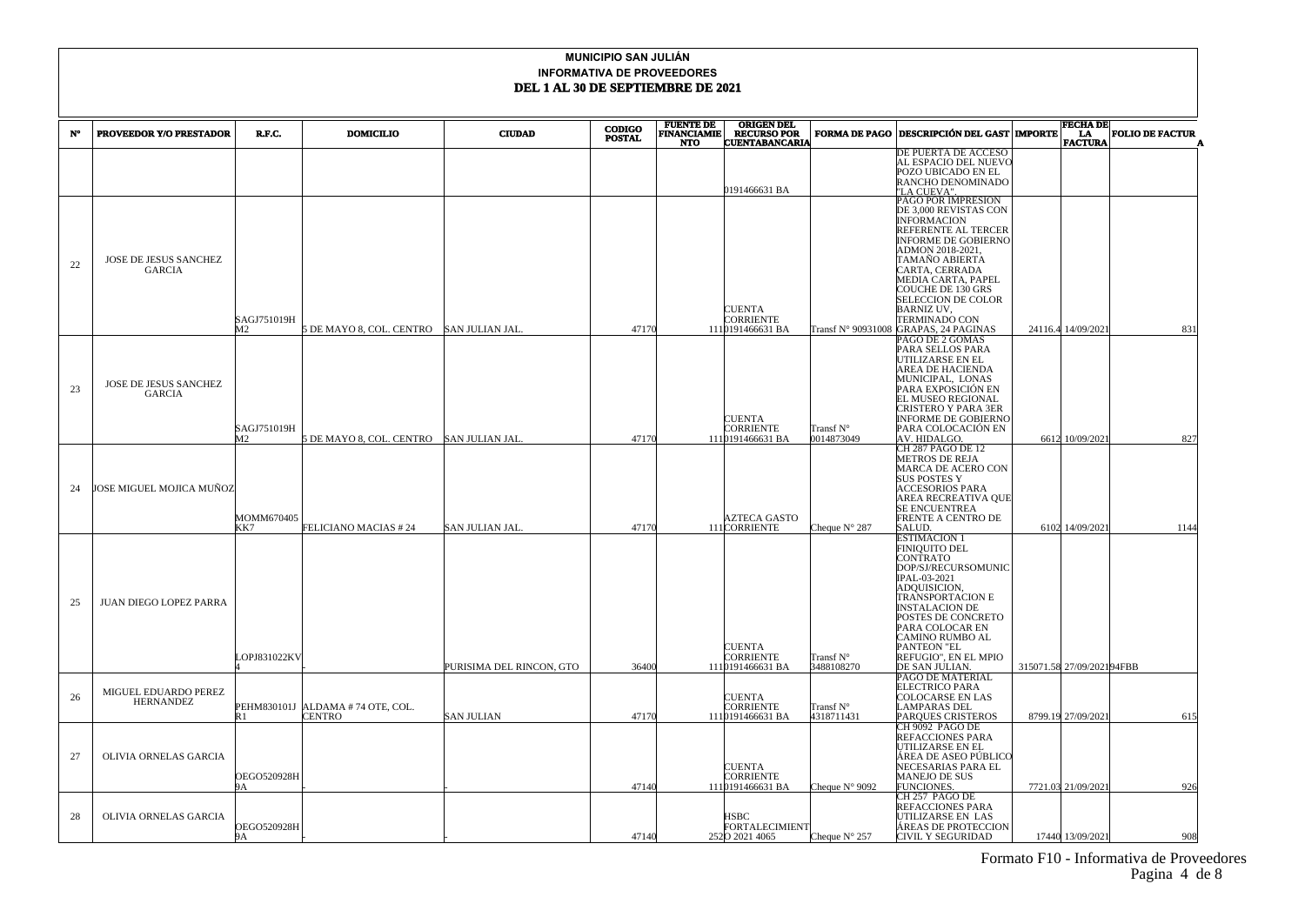|             |                                     |                          |                      |                        | <b>CODIGO</b> | <b>FUENTE DE</b>                 | <b>ORIGEN DEL</b>                                     |                        |                                                                                                                                                                                                                                                                                | <b>FECHA DE</b>      |                        |
|-------------|-------------------------------------|--------------------------|----------------------|------------------------|---------------|----------------------------------|-------------------------------------------------------|------------------------|--------------------------------------------------------------------------------------------------------------------------------------------------------------------------------------------------------------------------------------------------------------------------------|----------------------|------------------------|
| $N^{\circ}$ | PROVEEDOR Y/O PRESTADOR             | R.F.C.                   | <b>DOMICILIO</b>     | <b>CIUDAD</b>          | <b>POSTAL</b> | <b>FINANCIAMIE</b><br><b>NTO</b> | <b>RECURSO POR</b><br><b>CUENTABANCARIA</b>           | <b>FORMA DE PAGO</b>   | <b>DESCRIPCIÓN DEL GAST   IMPORTE</b>                                                                                                                                                                                                                                          | LA<br><b>FACTURA</b> | <b>FOLIO DE FACTUR</b> |
|             |                                     |                          |                      |                        |               |                                  |                                                       |                        | PUBLICA NECESARIAS<br>PARA EL MANEJO DE<br>SUS FUNCIONES.                                                                                                                                                                                                                      |                      |                        |
| 29          | OLIVIA ORNELAS GARCIA               | <b>OEGO520928H</b><br>9A |                      |                        | 47140         |                                  | <b>AZTECA GASTO</b><br>111CORRIENTE                   | Cheque N° 283          | CH 283 PAGO DE<br>REFACCIONES PARA<br>JTILIZARSE EN LAS<br>ÁREAS DE MODULO DE<br>MAQUINARIA, RASTRO.<br>ASEO PÚBLICO Y<br>PARQUES Y JARDINES<br>NECESARIAS PARA EL<br>MANEJO DE SUS<br>FUNCIONES.                                                                              | 5430 13/09/2021      | 902                    |
| 30          | OLIVIA ORNELAS GARCIA               | <b>OEGO520928H</b><br>ЭA |                      |                        | 47140         |                                  | <b>HSBC</b><br>FORTALECIMIENT<br>2520 2021 4065       | Cheque $N^{\circ}$ 253 | CH 253 PAGO DE<br>REFACCIONES PARA<br>JTILIZARSE EN LAS<br>ÁREAS DE PROTECCION<br>CIVIL Y SEGURIDAD<br>PÚBLICA NECESARIAS<br>PARA EL MANEJO DE<br>SUS FUNCIONES.                                                                                                               | 6200.01 06/09/2021   | 890                    |
| 31          | SOFT & SAFE SYSTEMS S.A.<br>DE C.V. | XAXX0101010<br>m         | SALVADOR ANDRADE #33 | <b>AMECA JAL</b>       | 46600         |                                  | <b>CUENTA</b><br>CORRIENTE<br>1110191466631 BA        | Fransf N° 65955791     | PAGO POR<br>NSTALACION,<br><b>LICENCIAMIENTO Y</b><br>BASE DE DATOS DE<br>SISTEMA DE<br>CONTABILIDAD<br><b>GUBERNAMENTAL SOF</b><br>& SAFE SYSTEMS V4 EN<br><b>APLICACION</b><br>COMPILADA<br>CORRESPONDIENTE A<br>LOS MESES DE JULIO,<br><b>AGOSTO Y SEPTIEMBRE</b><br>2021   | 29058 01/09/2021     | 454                    |
| 32          | YESENIA GODOY MADRIZ                | GOMY8011112<br>74        | AGO TULARE #119      | <b>DOLORES HIDALGO</b> | 37215         |                                  | <b>HSBC</b><br><b>PARTICIPACIONES</b><br>151406361166 | Cheque $N^{\circ}$ 345 | CH 345 PAGO DE<br>COMBUSTIBLE PARA<br><b>ABASTECIMIENTO DE</b><br>EOUIPO DE<br>TRANSPORTE DE LAS<br>AREAS DE MOVILIDAD<br>Y TRANSPORTE.<br>CONTROL VEHICULAR,<br>OFICIALIA MAYOR,<br>PRESIDENCIA Y RASTRO<br>MUNICIPAL EN EL<br><b>CUMPLIMIENTO DE SUS</b><br><b>FUNCIONES</b> | 13695.9 29/09/2021   | 39814                  |
| 33          | YESENIA GODOY MADRIZ                | GOMY8011112              | AGO TULARE #119      | <b>DOLORES HIDALGO</b> | 37215         |                                  | <b>HSBC</b><br><b>PARTICIPACIONES</b><br>151406361166 | Cheque $N^{\circ}$ 345 | CH 345 PAGO DE<br>COMBUSTIBLE PARA<br><b>ABASTECIMIENTO DE</b><br>EOUIPO DE<br>TRANSPORTE DE LAS<br>AREAS DE MOVILIDAD<br>Y TRANSPORTE,<br>CONTROL VEHICULAR,<br>OFICIALIA MAYOR,<br>PRESIDENCIA Y RASTRO<br>MUNICIPAL EN EL<br><b>CUMPLIMIENTO DE SUS</b><br><b>FUNCIONES</b> | 10853.53 29/09/2021  | 39815                  |
| 34          | YESENIA GODOY MADRIZ                | GOMY8011112<br>174       | AGO TULARE #119      | <b>DOLORES HIDALGO</b> | 37215         |                                  | <b>HSBC</b><br><b>PARTICIPACIONES</b><br>151406361166 | Cheque N° 345          | CH 345 PAGO DE<br>COMBUSTIBLE PARA<br><b>ABASTECIMIENTO DE</b><br>EQUIPO DE<br>TRANSPORTE DE LAS<br>AREAS DE MOVILIDAD<br>Y TRANSPORTE,<br>CONTROL VEHICULAR,<br>OFICIALIA MAYOR.                                                                                              | 5676.36 29/09/2021   | 39809                  |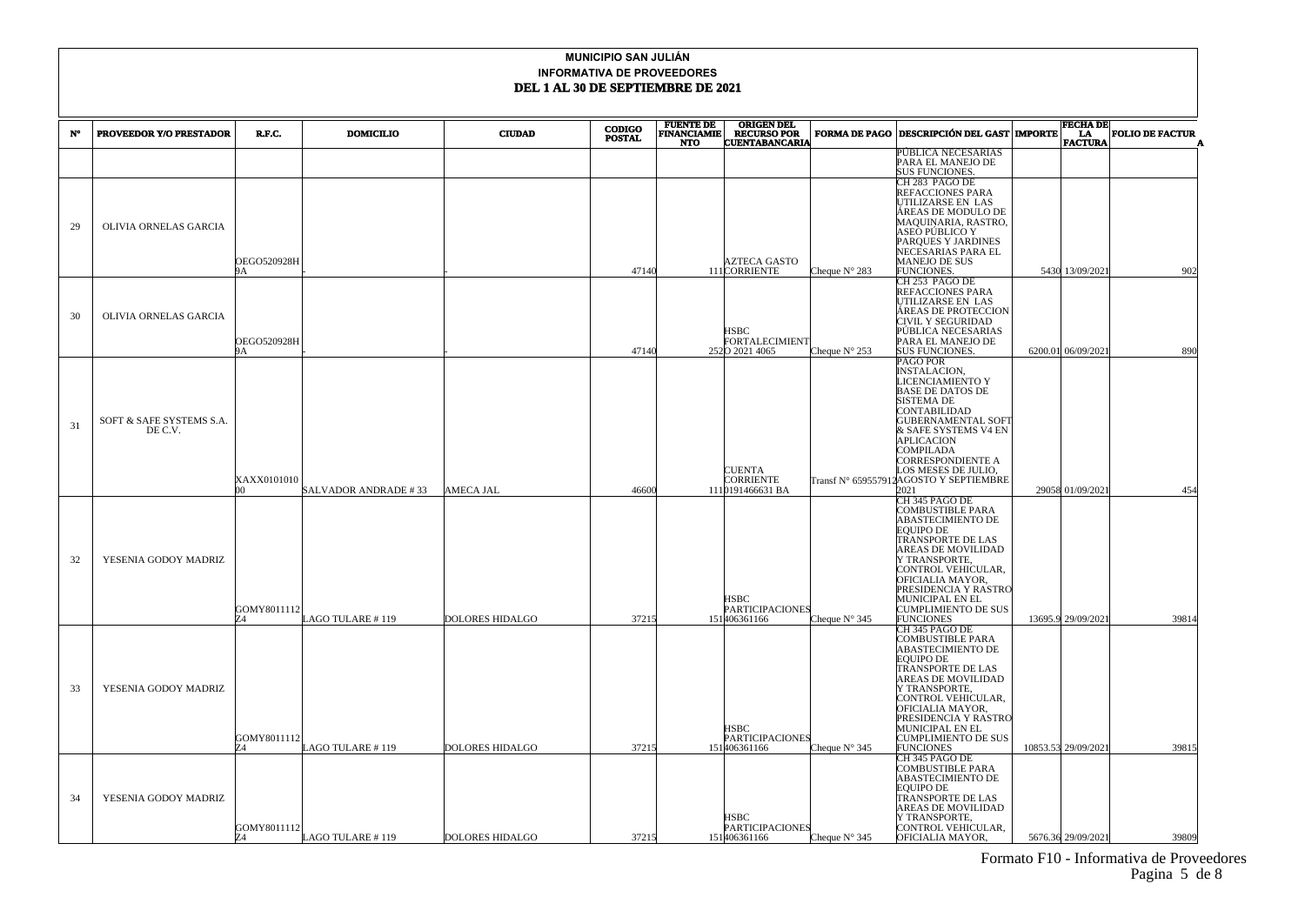|    |                                                   |                   |                        |                                                  | <b>CODIGO</b>  | <b>FUENTE DE</b>                 | <b>ORIGEN DEL</b>                           |                          |                                                      | <b>FECHADE</b>                             |                        |
|----|---------------------------------------------------|-------------------|------------------------|--------------------------------------------------|----------------|----------------------------------|---------------------------------------------|--------------------------|------------------------------------------------------|--------------------------------------------|------------------------|
| N° | <b>PROVEEDOR Y/O PRESTADOR</b>                    | R.F.C.            | <b>DOMICILIO</b>       | <b>CIUDAD</b>                                    | <b>POSTAL</b>  | <b>FINANCIAMIE</b><br><b>NTO</b> | <b>RECURSO POR</b><br><b>CUENTABANCARIA</b> |                          | <b>FORMA DE PAGO DESCRIPCIÓN DEL GAST MPORTE</b>     | LA<br><b>FACTURA</b>                       | <b>FOLIO DE FACTUR</b> |
|    |                                                   |                   |                        |                                                  |                |                                  |                                             |                          | PRESIDENCIA Y RASTRC                                 |                                            |                        |
|    |                                                   |                   |                        |                                                  |                |                                  |                                             |                          | <b>MUNICIPAL EN EL</b><br><b>CUMPLIMIENTO DE SUS</b> |                                            |                        |
|    |                                                   |                   |                        |                                                  |                |                                  |                                             |                          | <b>FUNCIONES</b>                                     |                                            |                        |
|    |                                                   |                   |                        |                                                  |                |                                  |                                             |                          | CH 345 PAGO DE                                       |                                            |                        |
|    |                                                   |                   |                        |                                                  |                |                                  |                                             |                          | COMBUSTIBLE PARA                                     |                                            |                        |
|    |                                                   |                   |                        |                                                  |                |                                  |                                             |                          | ABASTECIMIENTO DE<br>EOUIPO DE                       |                                            |                        |
|    |                                                   |                   |                        |                                                  |                |                                  |                                             |                          | ITRANSPORTE DE LAS                                   |                                            |                        |
|    |                                                   |                   |                        |                                                  |                |                                  |                                             |                          | AREAS DE MOVILIDAD                                   |                                            |                        |
| 35 | YESENIA GODOY MADRIZ                              |                   |                        |                                                  |                |                                  |                                             |                          | Y TRANSPORTE,<br>CONTROL VEHICULAR,                  |                                            |                        |
|    |                                                   |                   |                        |                                                  |                |                                  |                                             |                          | OFICIALIA MAYOR,                                     |                                            |                        |
|    |                                                   |                   |                        |                                                  |                |                                  | HSBC                                        |                          | PRESIDENCIA Y RASTRO<br>MUNICIPAL EN EL              |                                            |                        |
|    |                                                   | GOMY8011112       |                        |                                                  |                |                                  | PARTICIPACIONES                             |                          | <b>CUMPLIMIENTO DE SUS</b>                           |                                            |                        |
|    |                                                   |                   | LAGO TULARE # 119      | <b>DOLORES HIDALGO</b>                           | 37215          |                                  | 151406361166                                | Cheque $N^{\circ}$ 345   | <b>FUNCIONES</b>                                     | 11672.38 29/09/2021                        | 39810                  |
|    |                                                   |                   |                        |                                                  |                |                                  |                                             |                          | PAGO DE COMBUSTIBLE<br>DIESEL PARA                   |                                            |                        |
| 36 | YESENIA GODOY MADRIZ                              |                   |                        |                                                  |                |                                  | HSBC                                        |                          | ABASTECIMIENTO DE                                    |                                            |                        |
|    |                                                   | GOMY8011112       |                        |                                                  |                |                                  | PARTICIPACIONESTransf N°                    |                          | <b>MAQUINARIA DEL</b>                                |                                            |                        |
|    |                                                   | 74                | <b>AGO TULARE #119</b> | <b>DOLORES HIDALGO</b>                           | 37215          |                                  | 151406361166                                | 841765201EZE             | <b>MODULO MUNICIPAL</b><br>PAGO DE COMBUSTIBLE       | 12442.08 29/09/2021                        | 39983                  |
|    |                                                   |                   |                        |                                                  |                |                                  |                                             |                          | DIESEL PARA                                          |                                            |                        |
| 37 | YESENIA GODOY MADRIZ                              |                   |                        |                                                  |                |                                  |                                             |                          | <b>ABASTECIMIENTO DEL</b>                            |                                            |                        |
|    |                                                   | GOMY8011112       |                        |                                                  |                |                                  | <b>HSBC</b><br>PARTICIPACIONESTransf N°     |                          | MODULO DE<br>MAQUINARIA                              |                                            |                        |
|    |                                                   |                   | AGO TULARE # 119       | <b>DOLORES HIDALGO</b>                           | 37215          |                                  | 151406361166                                | 759365201KS0             | <b>MUNICIPAL</b>                                     | 5699.78 29/09/2021                         | 40003                  |
|    |                                                   |                   |                        |                                                  |                |                                  |                                             |                          | PAGO DE COMBUSTIBLE                                  |                                            |                        |
| 38 | YESENIA GODOY MADRIZ                              | GOMY8011112       |                        |                                                  |                |                                  | ISBC<br>PARTICIPACIONESTransf N°            |                          | PARA ABASTECIMIENTO<br>DEL AREA DEL                  |                                            |                        |
|    |                                                   |                   | LAGO TULARE # 119      | <b>DOLORES HIDALGO</b>                           | 37215          |                                  | 151406361166                                | 870465200Q0O             | CORRALON MUNICIPAL                                   | 18818.8 29/09/2021                         | 39991                  |
|    |                                                   |                   |                        |                                                  |                |                                  |                                             |                          | PAGO DE COMBUSTIBLE                                  |                                            |                        |
| 39 | YESENIA GODOY MADRIZ                              |                   |                        |                                                  |                |                                  | <b>HSBC</b>                                 |                          | PARA ABASTECIMIENTO<br>DE EQUIPO DE                  |                                            |                        |
|    |                                                   | GOMY8011112       |                        |                                                  |                |                                  | PARTICIPACIONESTransf N°                    |                          | <b>TRANSPORTE DEL AREA</b>                           |                                            |                        |
|    |                                                   | 74                | AGO TULARE #119        | <b>DOLORES HIDALGO</b>                           | 37215          |                                  | 151406361166                                | 102065200R24             | DE ASEO PUBLICO                                      | 7584.61 29/09/2021                         | 39990                  |
|    |                                                   |                   |                        |                                                  |                |                                  |                                             |                          | PAGO DE COMBUSTIBLE<br>PARA ABASTECIMIENTO           |                                            |                        |
| 40 | YESENIA GODOY MADRIZ                              |                   |                        |                                                  |                |                                  | HSBC                                        |                          | DE VEHICULOS DEL                                     |                                            |                        |
|    |                                                   | GOMY8011112       |                        |                                                  |                |                                  | PARTICIPACIONESTransf N°                    |                          | AREA DE MOVILIDAD Y                                  |                                            |                        |
|    |                                                   |                   | AGO TULARE # 119       | DOLORES HIDALGO                                  | 37215          |                                  | 151406361166                                | 677465200SAJ             | <b>TRANSPORTE</b><br>PAGO DE COMBUSTIBLE             | 9815.62 29/09/2021                         | 39992                  |
|    |                                                   |                   |                        |                                                  |                |                                  |                                             |                          | PARA ABASTECIMIENTO                                  |                                            |                        |
| 41 | YESENIA GODOY MADRIZ                              |                   |                        |                                                  |                |                                  | HSBC                                        |                          | DE EQUIPO DE                                         |                                            |                        |
|    |                                                   | GOMY8011112<br>Z4 | LAGO TULARE #119       | DOLORES HIDALGO                                  | 37215          |                                  | PARTICIPACIONESTransf N°<br>151406361166    | 775065201DGV             | <b>TRANSPORTE DEL AREA</b><br>DE ASEO PUBLICO        | 7617.29 29/09/2021                         | 39989                  |
|    |                                                   |                   |                        |                                                  |                |                                  |                                             |                          | PAGO DE COMBUSTIBLE                                  |                                            |                        |
|    |                                                   |                   |                        |                                                  |                |                                  |                                             |                          | PARA ABASTECIMIENTO                                  |                                            |                        |
| 42 | YESENIA GODOY MADRIZ                              | GOMY8011112       |                        |                                                  |                |                                  | HSBC<br>FORTALECIMIENTTransf N°             |                          | DE PATRULLAS DEL<br>AREA DE SEGURIDAD                |                                            |                        |
|    |                                                   | 74                | LAGO TULARE #119       | <b>DOLORES HIDALGO</b>                           | 37215          |                                  | 2520 2021 4065                              | 260665301LNO             | <b>PUBLICA</b>                                       | 12317.89 30/09/2021                        | 39988                  |
|    |                                                   |                   |                        |                                                  |                |                                  |                                             |                          | PAGO DE COMBUSTIBLE                                  |                                            |                        |
| 43 | YESENIA GODOY MADRIZ                              |                   |                        |                                                  |                |                                  | HSBC                                        |                          | PARA ABASTECIMIENTC<br>DE PATRULLAS DEL              |                                            |                        |
|    |                                                   | GOMY8011112       |                        |                                                  |                |                                  | FORTALECIMIENTTransf N°                     |                          | AREA DE SEGURIDAD                                    |                                            |                        |
|    |                                                   |                   | AGO TULARE #119        | <b>DOLORES HIDALGO</b>                           | 37215          |                                  | 2520 2021 4065                              | 026365301H4L             | <b>PUBLICA</b>                                       | 18039.37 30/09/2021                        | 39986                  |
|    |                                                   |                   |                        |                                                  |                |                                  |                                             |                          | PAGO DE COMBUSTIBLE<br>PARA ABASTECIMIENTO           |                                            |                        |
| 44 | YESENIA GODOY MADRIZ                              |                   |                        |                                                  |                |                                  | <b>HSBC</b>                                 |                          | DE AMBULANCIAS DEL                                   |                                            |                        |
|    |                                                   | GOMY8011112       | AGO TULARE #119        | <b>DOLORES HIDALGO</b>                           | 37215          |                                  | FORTALECIMIENTTransf N°<br>2520 2021 4065   | 778265301IY3             | <b>AREA DE PROTECION</b><br>CIVII.                   | 9623.14 30/09/2021                         | 39987                  |
|    |                                                   |                   |                        |                                                  |                |                                  |                                             |                          | PAGO DE COMBUSTIBLE                                  |                                            |                        |
|    |                                                   |                   |                        |                                                  |                |                                  |                                             |                          | PARA ABASTECIMIENTO                                  |                                            |                        |
| 45 | YESENIA GODOY MADRIZ                              |                   |                        |                                                  |                |                                  |                                             |                          | PARA EL<br>FUNCIONAMIENTO DE                         |                                            |                        |
|    |                                                   |                   |                        |                                                  |                |                                  | HSBC                                        |                          | PATRULLAS DEL AREA                                   |                                            |                        |
|    |                                                   | GOMY8011112       |                        |                                                  |                |                                  | FORTALECIMIENTTransf N°                     |                          | DE SEGURIDAD                                         |                                            |                        |
| 46 | YESENIA GODOY MADRIZ GOMY8011112 LAGO TULARE #119 |                   | AGO TULARE #119        | <b>DOLORES HIDALGO</b><br><b>DOLORES HIDALGO</b> | 37215<br>37215 |                                  | 2520 2021 4065<br>252HSBC                   | 875065301QE<br>Transf N° | <b>PUBLICA</b>                                       | 16285.15 30/09/2021<br>10366.41 30/09/2021 | 39516                  |
|    |                                                   |                   |                        |                                                  |                |                                  |                                             |                          | PAGO DE COMBUSTIBLE                                  |                                            | 39523                  |

 Formato F10 - Informativa de Proveedores Pagina 6 de 8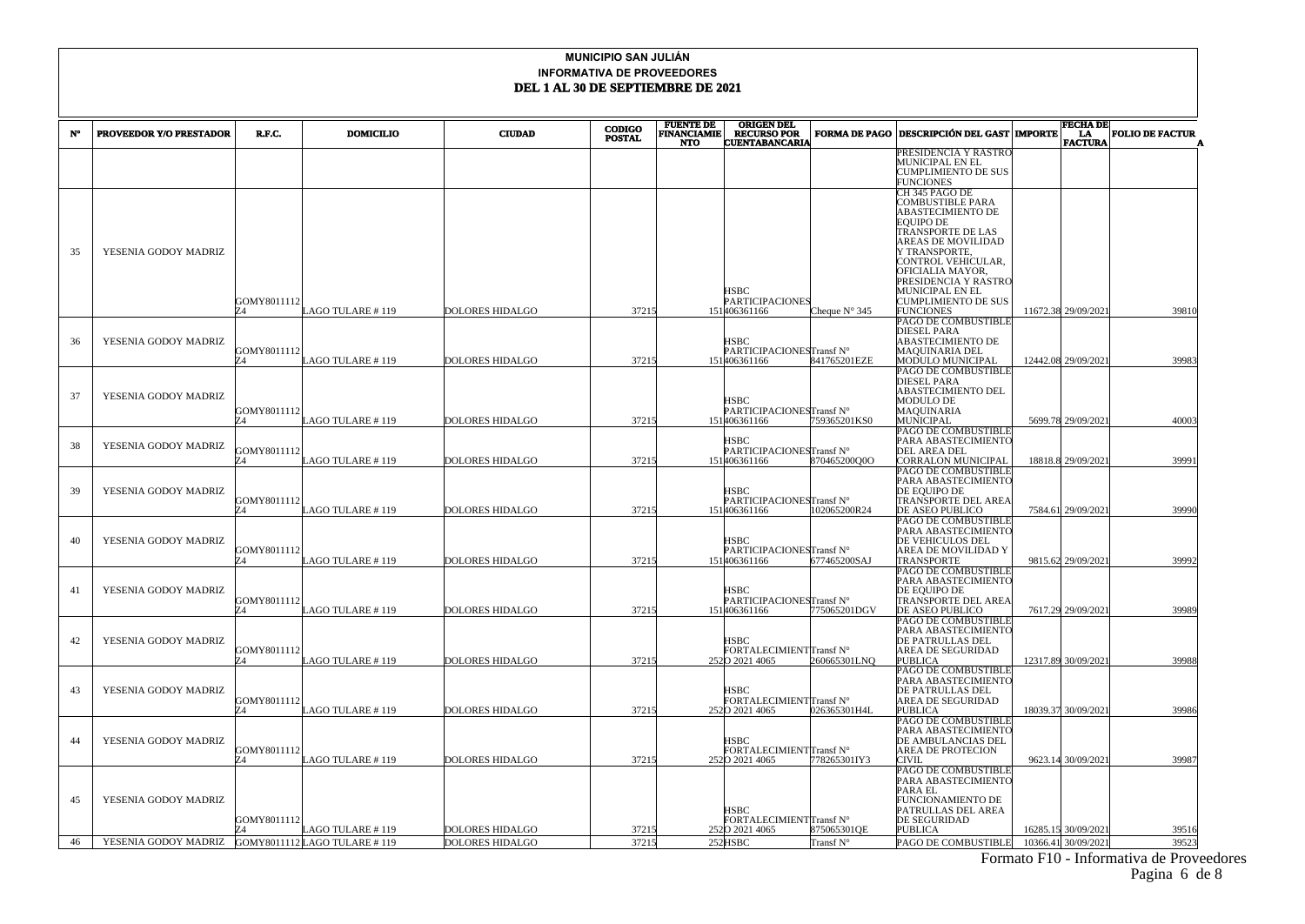|    |                                |                   |                                     |                                                  | <b>CODIGO</b>  | <b>FUENTE DE<br/>FINANCIAMIE</b> | <b>ORIGEN DEL</b>                                         |                                                  |                                                                                                                                                                                                                   | <b>FECHA DE</b>                               |                        |
|----|--------------------------------|-------------------|-------------------------------------|--------------------------------------------------|----------------|----------------------------------|-----------------------------------------------------------|--------------------------------------------------|-------------------------------------------------------------------------------------------------------------------------------------------------------------------------------------------------------------------|-----------------------------------------------|------------------------|
| N° | <b>PROVEEDOR Y/O PRESTADOR</b> | R.F.C.            | <b>DOMICILIO</b>                    | <b>CIUDAD</b>                                    | <b>POSTAL</b>  | <b>NTO</b>                       | <b>RECURSO POR</b><br><b>CUENTABANCARIA</b>               | <b>FORMA DE PAGO</b>                             | <b>DESCRIPCIÓN DEL GAST   IMPORTE</b>                                                                                                                                                                             | LA<br><b>FACTURA</b>                          | <b>FOLIO DE FACTUR</b> |
|    |                                | 74                |                                     |                                                  |                |                                  | FORTALECIMIENT<br>O 2021 4065                             | 102865301NBD                                     | PARA ABASTECIMIENTO<br>DE LAS PARULLAS DEL<br>AREA DE SEGURIDAD<br><b>PUBLICA</b><br>PAGO DE COMBUSTIBLE                                                                                                          |                                               |                        |
| 47 | YESENIA GODOY MADRIZ           | GOMY8011112<br>74 | AGO TULARE #119                     | <b>DOLORES HIDALGO</b>                           | 37215          |                                  | HSBC<br>FORTALECIMIENTTransf N°<br>2520 2021 4065         | 243365301ZZE                                     | PARA ABASTECIMIENTO<br>DE AMBULANCIAS DEL<br><b>AREA DE PROTECION</b><br><b>CIVIL</b>                                                                                                                             | 9415.98 30/09/2021                            | 39514                  |
| 48 | YESENIA GODOY MADRIZ           | GOMY8011112<br>74 | AGO TULARE #119                     | <b>DOLORES HIDALGO</b>                           | 37215          |                                  | HSBC<br>FORTALECIMIENTTransf N°<br>2520 2021 4065         | 594665301VCT                                     | PAGO DE COMBUSTIBLE<br>PARA ABASTECIMIENTO<br>DE LAS PARULLAS DEL<br>AREA DE SEGURIDAD<br><b>PUBLICA</b>                                                                                                          | 28322.05 30/09/2021                           | 39515                  |
| 49 | YESENIA GODOY MADRIZ           | GOMY8011112       | AGO TULARE #119                     | <b>DOLORES HIDALGO</b>                           | 37215          |                                  | HSBC<br>FORTALECIMIENTTransf N°<br>2520 2021 4065         | 7093653022EA                                     | PAGO DE COMBUSTIBLE<br>PARA ABASTECIMIENTO<br>DE LAS PARULLAS DEL<br>AREA DE SEGURIDAD<br><b>PUBLICA</b>                                                                                                          | 14126.68 30/09/2021                           | 39984                  |
| 50 | YESENIA GODOY MADRIZ           | GOMY8011112<br>74 | AGO TULARE #119                     | <b>DOLORES HIDALGO</b>                           | 37215          |                                  | ISBC<br>FORTALECIMIENT<br>2520 2021 4065                  | Cheque $N^{\circ}$ 254                           | PAGO DE COMBUSTIBLE<br>PARA VEHICULOS DEL<br>AREA DE PROTECCION<br>CIVIL Y SEGURIDAD<br>PUBLICA, NECESARIO<br>PARA EL<br>CUMPLIMIENTO DE SUS<br>FUNCIONES.                                                        | 5660 07/09/2021901D                           |                        |
| 51 | YESENIA GODOY MADRIZ           | GOMY8011112       |                                     |                                                  |                |                                  | HSBC<br>FORTALECIMIENT                                    |                                                  | PAGO DE COMBUSTIBLE<br>PARA VEHICULOS DEL<br>AREA DE PROTECCION<br>CIVIL Y SEGURIDAD<br>PUBLICA, NECESARIO<br>PARA EL<br>CUMPLIMIENTO DE SUS                                                                      |                                               |                        |
| 52 | YESENIA GODOY MADRIZ           | 74<br>GOMY8011112 | LAGO TULARE #119<br>AGO TULARE #119 | <b>DOLORES HIDALGO</b><br><b>DOLORES HIDALGO</b> | 37215<br>37215 |                                  | 2520 2021 4065<br>HSBC<br>PARTICIPACIONES<br>111406361166 | Cheque $N^{\circ}$ 254<br>Cheque $N^{\circ}$ 326 | <b>FUNCIONES.</b><br>CH 326 PAGO DE<br><b>COMBUSTIBLE PARA</b><br>LAS AREAS DE RASTRO<br>MUNICIPAL Y CONTROI<br>VEHICULAR,<br>NECESARIOS PARA EL<br>CUMPLIMIENTO Y<br><b>DESEMPENO DE SUS</b><br><b>TRABAJOS.</b> | 7800 07/09/2021 A593<br>12560 07/09/2021 A8DC |                        |
| 53 | YESENIA GODOY MADRIZ           | GOMY8011112<br>74 | AGO TULARE #119                     | <b>DOLORES HIDALGO</b>                           | 37215          |                                  | HSBC<br>PARTICIPACIONESTransf N°<br>151406361166          | 564764C01J13                                     | PAGO DE COMBUSTIBLE<br>PARA ABASTECIMIENTC<br>DE VEHICULOS DEL<br>AREA DE CONTROL<br>VEHICULAR EN EL<br>CUMPLIMIENTO DE SUS<br>FUNCIONES                                                                          | 28718.36 17/09/2021                           | 38944                  |
| 54 | YESENIA GODOY MADRIZ           | GOMY8011112       | AGO TULARE # 119.                   | <b>DOLORES HIDALGO</b>                           | 37215          |                                  | HSBC<br>PARTICIPACIONESTransf N°<br>151406361166          | 503364C01JTS                                     | PAGO DE COMBUSTIBLE<br><b>BRINDADO COMO</b><br>APOYO A CIUDADANOS<br>POR PARTE DEL AREA<br>DE OFICIALIA MAYOR                                                                                                     | 8806.82 03/09/2021                            | 38945                  |
| 55 | YESENIA GODOY MADRIZ           | GOMY8011112<br>74 | AGO TULARE #119                     | <b>DOLORES HIDALGO</b>                           | 37215          |                                  | <b>HSBC</b><br>PARTICIPACIONESTransf N°<br>151406361166   | 286564C01KDQ                                     | PAGO DE COMBUSTIBLE<br>PARA ABASTECIMIENTC<br>DE EQUIPO DE<br><b>TRANSPORTE EN EL</b><br>AREA DE ASEO PUBLICO                                                                                                     | 8959.36 17/09/2021                            | 38947                  |
| 56 | YESENIA GODOY MADRIZ           | GOMY8011112       | AGO TULARE # 119                    | DOLORES HIDALGO                                  | 37215          |                                  | HSBC<br>PARTICIPACIONESTransf N°<br>151406361166          | 622564A00VMI                                     | PAGO DE COMBUSTIBLE<br>PARA ABASTECIMIENTO<br>DE EQUIPO DE<br>ITRANSPORTE DEL AREA<br>DE ASEO PUBLICO EN<br>EL CUMPLIMIENTO DE<br><b>SUS FUNCIONES</b>                                                            | 5518.03 01/09/2021                            | 38940                  |
| 57 | YESENIA GODOY MADRIZ           | GOMY8011112       | LAGO TULARE # 119                   | <b>DOLORES HIDALGO</b>                           | 37215          |                                  | HSBC<br>252FORTALECIMIENT407964A00MGZ                     | Transf $N^c$                                     | PAGO DE COMBUSTIBLE<br>PARA ABASTECIMIENTO                                                                                                                                                                        | 17015.73 01/09/2021                           | 38948                  |
|    |                                |                   |                                     |                                                  |                |                                  |                                                           |                                                  |                                                                                                                                                                                                                   |                                               |                        |